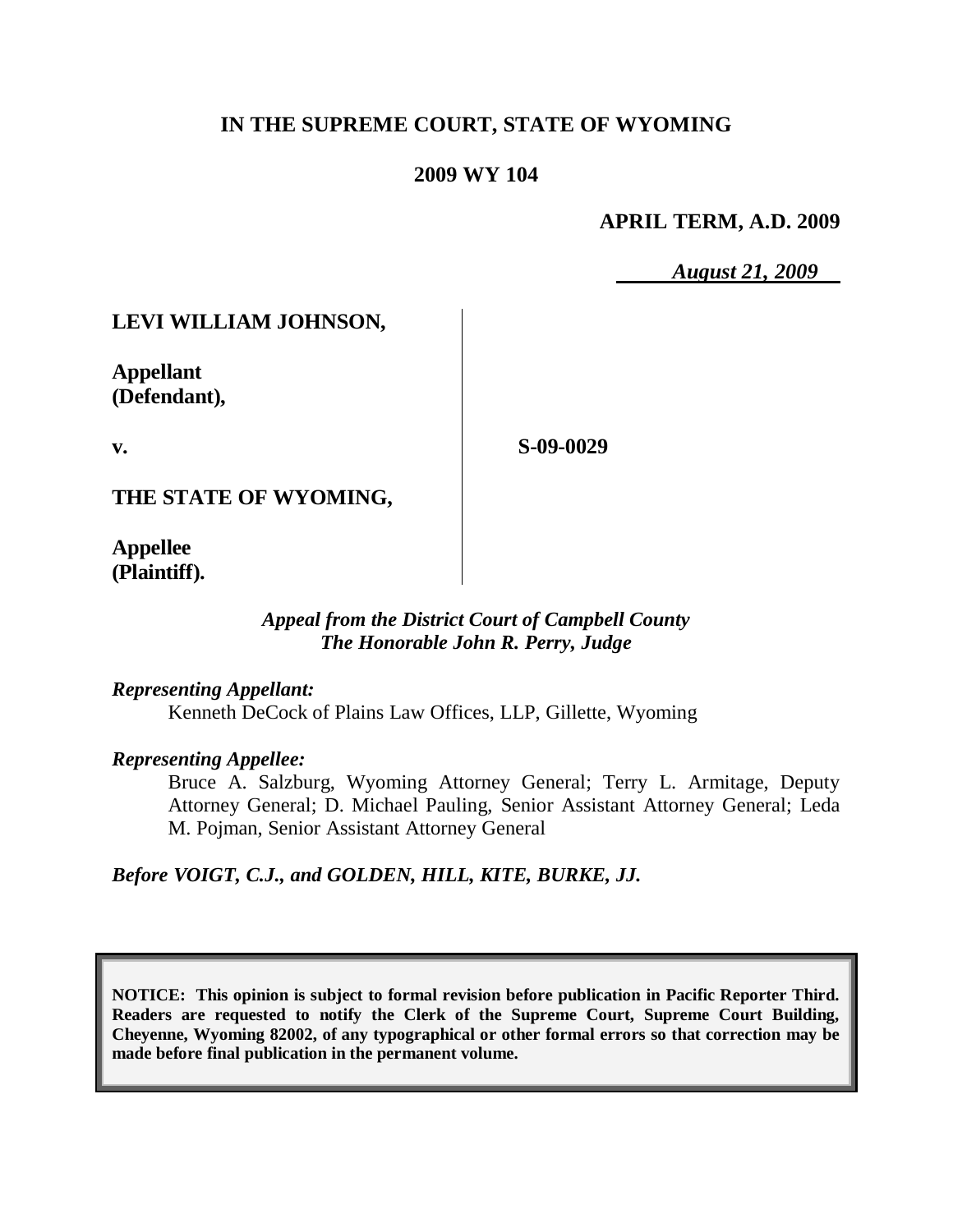#### **GOLDEN**, Justice.

[¶1] Appellant, Levi William Johnson, entered a conditional plea of guilty to conspiracy to deliver marijuana, reserving the right to challenge the denial of his motion to suppress. In this appeal, Johnson challenges, as he did below, the legality of the search of his residence under both the Wyoming and United States Constitutions. Finding that the district court's suppression ruling is insufficient to permit adequate appellate review, we remand the case to the district court for the limited purpose of supplementing the record with written findings consistent with this opinion.

#### **ISSUES**

[¶2] Johnson states the issues as follows:

A. Was law enforcement's entry into the Appellant's residence a violation of the Appellant's Fourth Amendment right to be free of unreasonable search and seizure as guaranteed by the Constitution of the United States?

B. Was law enforcement's entry into the Appellant's residence a violation of the Appellant"s right to be free of unreasonable search and seizure as guaranteed by Article 1, § 4 of the Wyoming Constitution?

## **FACTS**

[¶3] On February 21, 2008, Officer Vogt of the Gillette Police Department and members of the Campbell County Fire Department responded to a vehicle fire. The vehicle was located four to five feet in front of a mobile home, which was the residence of Johnson and his girlfriend, Brittany Kuhnel. Because smoke had engulfed the mobile home, firefighters asked Ms. Kuhnel, who had arrived at the scene, for permission to enter the home to conduct a safety check. Although Ms. Kuhnel was reluctant to consent, she eventually unlocked and opened the front door for the firefighters. The ensuing safety check revealed no smoke or damage, but disclosed a flag with a marijuana leaf on the wall and a large sum of money on a coffee table.

[¶4] After learning about the flag and the money, Officer Vogt spoke with Ms. Kuhnel about her hesitancy to allow the firefighters in the home. Ms. Kuhnel indicated there were some items in the home she was not supposed to have. When Officer Vogt inquired about the presence of drugs, specifically marijuana, Ms. Kuhnel refused to answer the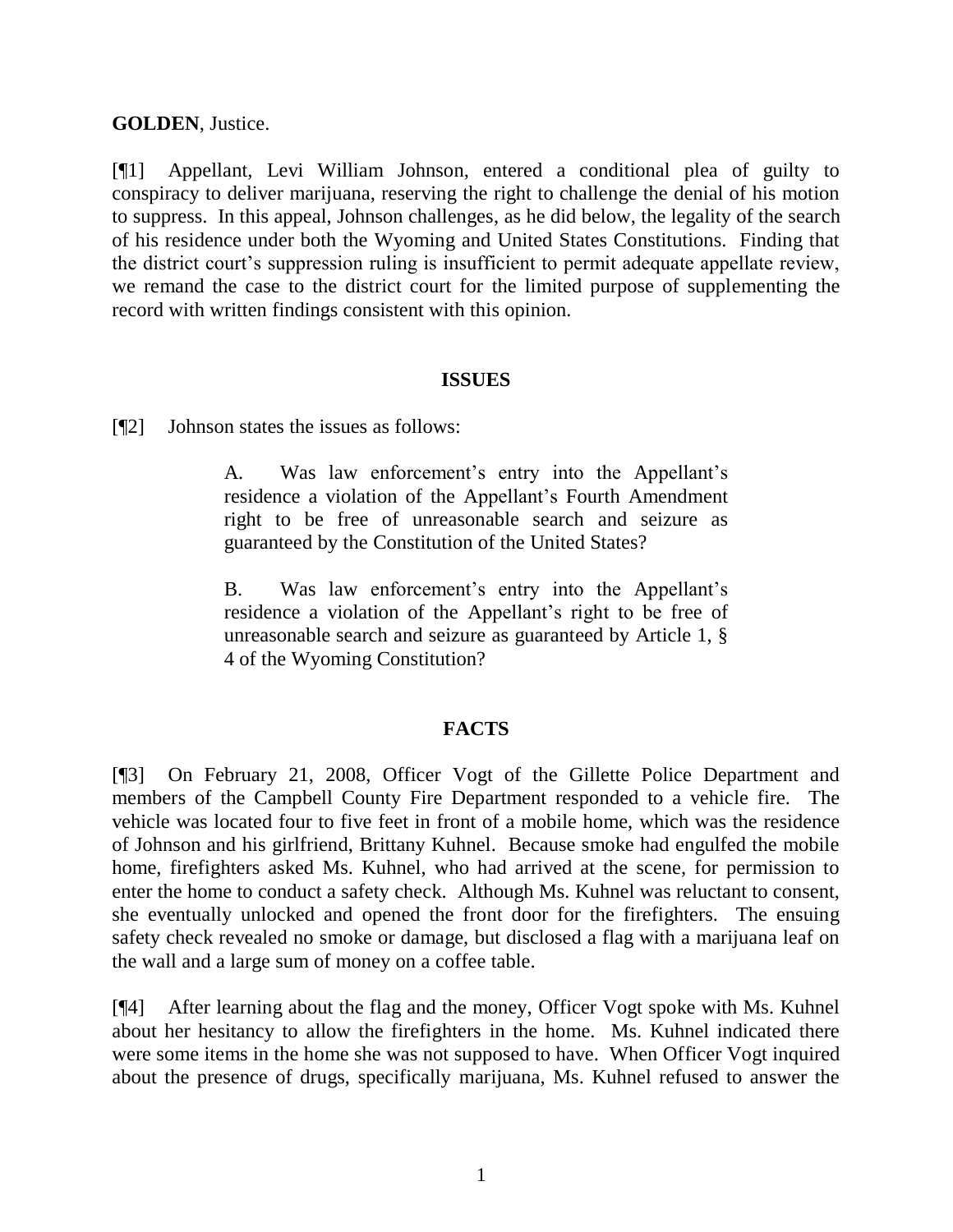officer"s question, stating, "That would be a confession. I plead the fifth." Officer Vogt then contacted narcotics detective Chad Trebby, who came to the scene.

[¶5] The facts of what transpired thereafter are in conflict. According to the testimony of Officer Vogt, he was briefing Detective Trebby about the incident when they noticed Ms. Kuhnel and Johnson walking toward the door of the mobile home. Officer Vogt testified Detective Trebby intercepted them, explained what he had learned from Officer Vogt, and requested consent to search the residence. Both Ms. Kuhnel and Johnson then asked what would happen if consent was not granted. According to Officer Vogt, Detective Trebby explained he would apply for a search warrant based on the information he had and, if a warrant was granted, the home would be searched. Officer Vogt also testified that Detective Trebby further informed them that if they consented to the search, he and Officer Vogt would conduct the search; whereas if he obtained a search warrant, a canine unit would be brought to the scene, resulting in a more intrusive search. Officer Vogt testified that Ms. Kuhnel and Johnson expressed concerns about their pet dog and the potential damage to their house if a warrant was obtained and ultimately consented to the search. $1$ 

[¶6] According to the testimony of Detective Trebby, he intercepted Ms. Kuhnel as she was approaching the door of the mobile home and talked to her about the information he had received from Officer Vogt. During that conversation, Ms. Kuhnel indicated there might be a small amount of marijuana in the mobile home. The detective then asked for permission to go into the residence and retrieve the marijuana. Detective Trebby testified that Ms. Kuhnel "said yes, but she wanted to speak with [Johnson]." They then walked over to where Johnson was standing by the smoldering vehicle. Detective Trebby asked Johnson for permission to enter the mobile home to retrieve the marijuana Ms. Kuhnel had mentioned. Johnson inquired what would happen if he refused consent, to which Detective Trebby responded he would apply for a search warrant and, if one was granted, he would return and search the home. Detective Trebby also explained to Johnson that if he "obtained a search warrant, due to the amount of time it took to obtain a search warrant and manpower that we needed to secure the scene, it would likely occur that ... Officer Vogt would be released from the scene and I would request the assistance of my counterparts with the police department and possibly an agent with the DCI to assist and secure and search the residence," and that they would conduct a "thorough and systematic" search of his house. Detective Trebby testified that Johnson then agreed to allow them into the residence to retrieve the marijuana: "he did make a statement that said -- he indicated to me that he would allow us to go inside with him and get [the marijuana], then he began walking towards the front door with us following."

 $\overline{a}$ 

 $1$  Although Officer Vogt testified that the discussion about the canine unit and the more intrusive search occurred before the initial consent was obtained, he later stated on redirect that he could not recall if it occurred outside or inside the mobile home.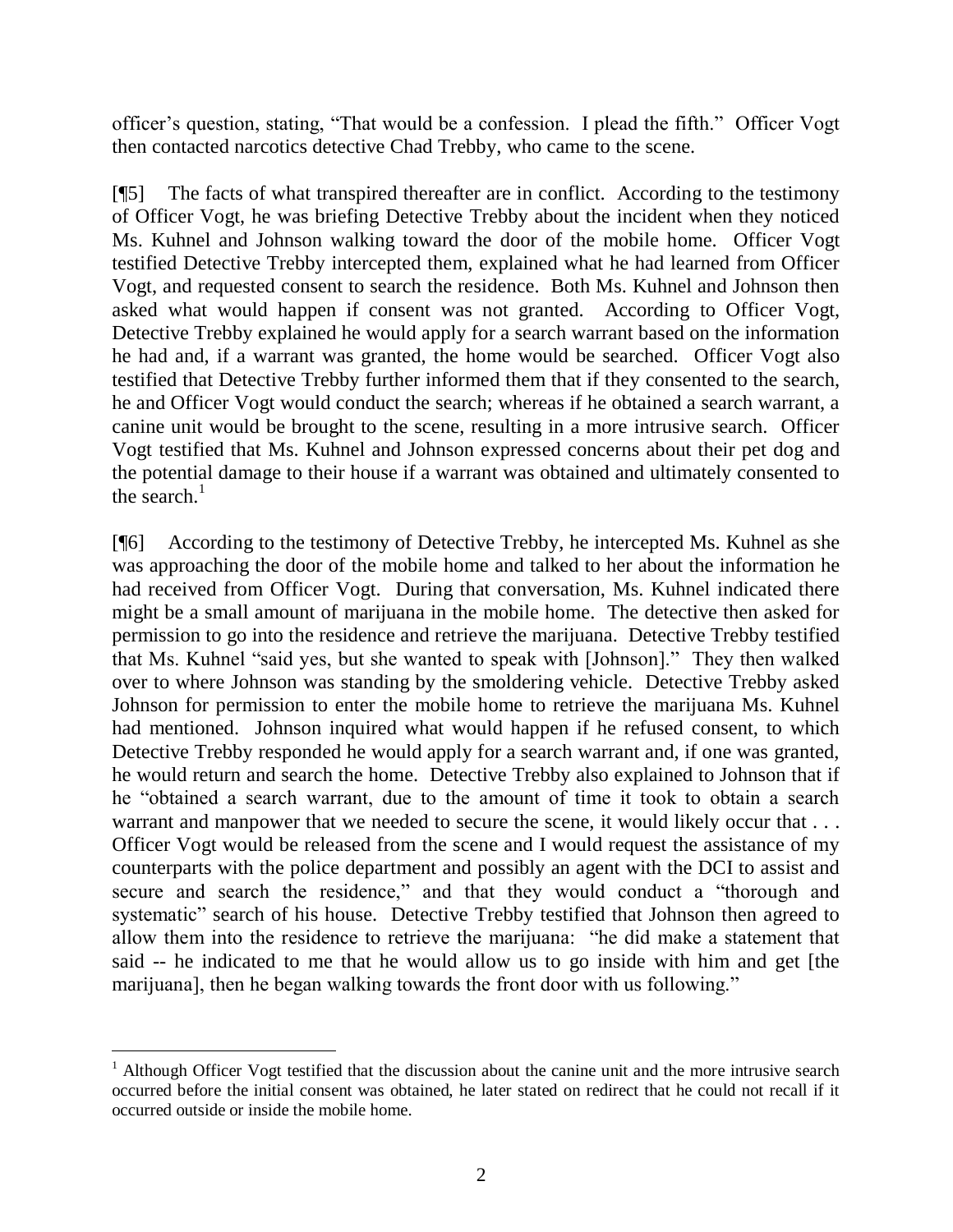[¶7] Richard Pfeil, a friend of Johnson who was inside the mobile home at the time the officers entered with Johnson and Ms. Kuhnel, offered a different account of the events. Pfeil testified about a conversation he overheard between Detective Trebby and Johnson that occurred in front of the residence, in which the detective asked for permission to enter the house and Johnson inquired about the consequences of his refusal to grant permission. According to Pfeil, Detective Trebby told Johnson that "if he allowed him in the house now, they would just do a visual walk-through; and if he refused . . . he would go get a search warrant and his team and tear the place apart."

[¶8] Ultimately, Johnson, Ms. Kuhnel, and the officers entered the mobile home. Once inside, Johnson gave Detective Trebby a small baggie of marijuana and some glass pipes. Thereafter, Johnson and Ms. Kuhnel consented to a further search of the home, but withdrew their consent a few minutes later. Based in part on the items found in the home, Detective Trebby sought and obtained a search warrant. When the warrant was executed, officers found, among other things, additional marijuana, drug paraphernalia, and money.

[¶9] The State charged Johnson with possession of marijuana with intent to deliver in violation of Wyo. Stat. Ann. § 35-7-1031(a)(ii) (LexisNexis 2009) and conspiracy to deliver marijuana in violation of Wyo. Stat. Ann. §§ 35-7-1031(a)(ii) and 35-7-1042 (LexisNexis 2009). Johnson filed a motion to suppress the marijuana evidence as fruit of an unlawful search under both the Fourth Amendment to the United States Constitution and Article 1, § 4 of the Wyoming Constitution. Johnson argued his consent for the officers" initial entry into the home was coerced and involuntary. In particular, he claimed consent was the product of his ignorance and fear about the consequences of resisting – specifically, the fear of a more intrusive search and damage to the home as a result of numerous officers and a drug dog executing a search warrant. Johnson argued that any evidence obtained as a result of that initial entry, including the evidence recovered during the execution of the search warrant, was tainted and should be suppressed as fruit of the poisonous tree. The State maintained the officers did not use coercive tactics to gain entry into the mobile home and that, given the totality of the circumstances, Johnson"s consent was voluntary.

[¶10] At the conclusion of the suppression hearing, the district court summarily denied Johnson"s motion to suppress stating:

> [B]ased on my examination of the totality of the evidence, I find the State's position is correct; that, in fact, the motion to suppress should be denied.

The written order denying the motion to suppress reflected the district court's conclusion that Johnson "voluntarily consented to the search of his residence."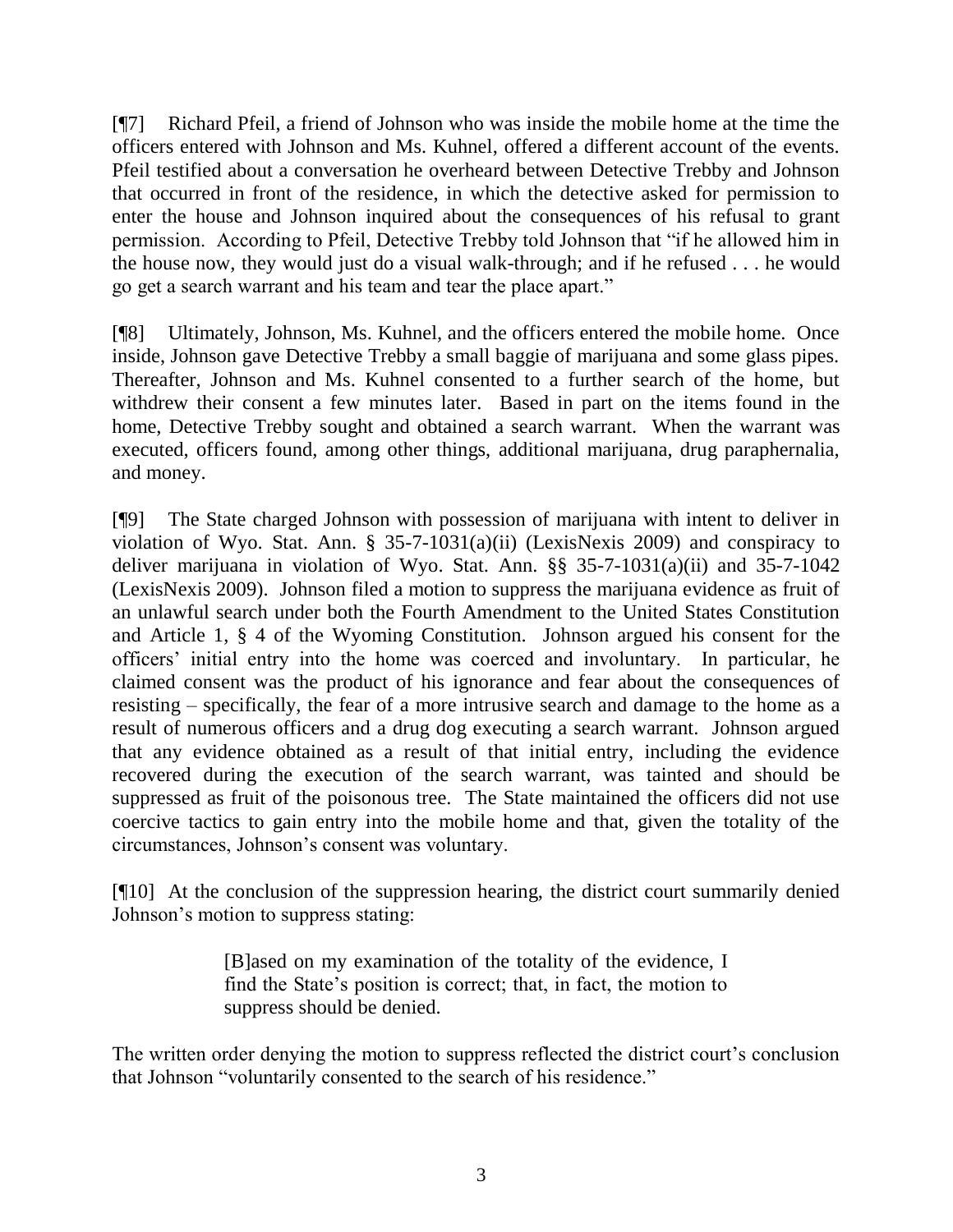[¶11] Thereafter, pursuant to a plea agreement, Johnson pled guilty to the conspiracy charge, reserving the right to appeal the denial of his motion to suppress. In exchange for his guilty plea, the State dismissed the possession with intent to deliver charge. The district court imposed a three-to-six-year prison sentence, which it suspended in favor of five years supervised probation under specified terms and conditions. This appeal followed.

#### **DISCUSSION**

[¶12] This Court explicates our standard of review in every appeal that comes before us. This is not a frivolous exercise. The standard by which we review an appeal drives our analysis and, ultimately, our final determination. In almost every case, we are called upon to review both findings of facts and issues of law. For instance, as applies to the present appeal, this Court reviews a district court"s ruling on a motion to suppress to determine if factual determinations are clearly erroneous. As always, we review legal conclusions de novo. *Kunselman v. State*, 2008 WY 85, ¶ 9, 188 P.3d 567, 569 (Wyo. 2008); *Hembree v. State*, 2006 WY 127, ¶ 7, 143 P.3d 905, 907 (Wyo. 2006).

[¶13] The key word is "review." Implicit in the term is that there are findings from a trial court to be reviewed. On the factual side, fact-finding is a basic responsibility of a trial court. Trial courts are therefore required to state their essential findings of fact on the record. W.R.Cr.P. 12(f) ("[w]here factual issues are involved in determining a motion, the court shall state its essential findings on the record"). Without such findings, this Court must engage in a de novo review. Certainly, there have been occasions where we reluctantly have done just that under the theory that we can affirm on any ground supported by the record. *Cohen v. State*, 2008 WY 78, ¶ 22, 191 P.3d 956, 961 (Wyo. 2008); *State v. Williams*, 2004 WY 53, ¶ 12, 90 P.3d 85, 88 (Wyo. 2004); *Innis v. State*, 2003 WY 66, ¶ 13, 69 P.3d 413, 418 (Wyo. 2003). We have never, however, analyzed when such leniency might be granted, or even if it is ever appropriate under the language of Rule 12(f). We take this opportunity to do so.

[¶14] In construing Wyoming rules of procedure, where Wyoming and federal rules of procedure are similar, we have repeatedly looked to federal cases construing the federal rule as persuasive authority. *See Bird v. State*, 901 P.2d 1123, 1129 (Wyo. 1995) ("[i]n our interpretation of our [Wyoming Rules of Criminal Procedure] having their source in the federal rules, we afford great persuasive weight to federal precedent"). *See also Smith v. State*, 2008 WY 98, ¶ 9, 190 P.3d 522, 525 (Wyo. 2008); *Hoos v. State*, 2003 WY 101, ¶ 10, 75 P.3d 609, 611 (Wyo. 2003); *Brock v. State*, 981 P.2d 465, 469 (Wyo. 1999). The coinciding federal rule at issue is F.R.Cr.P. 12(d). In pertinent part, the federal rule mirrors the language of W.R.Cr.P. 12(f) and reads: "When factual issues are involved in deciding a motion, the court must state its essential findings on the record."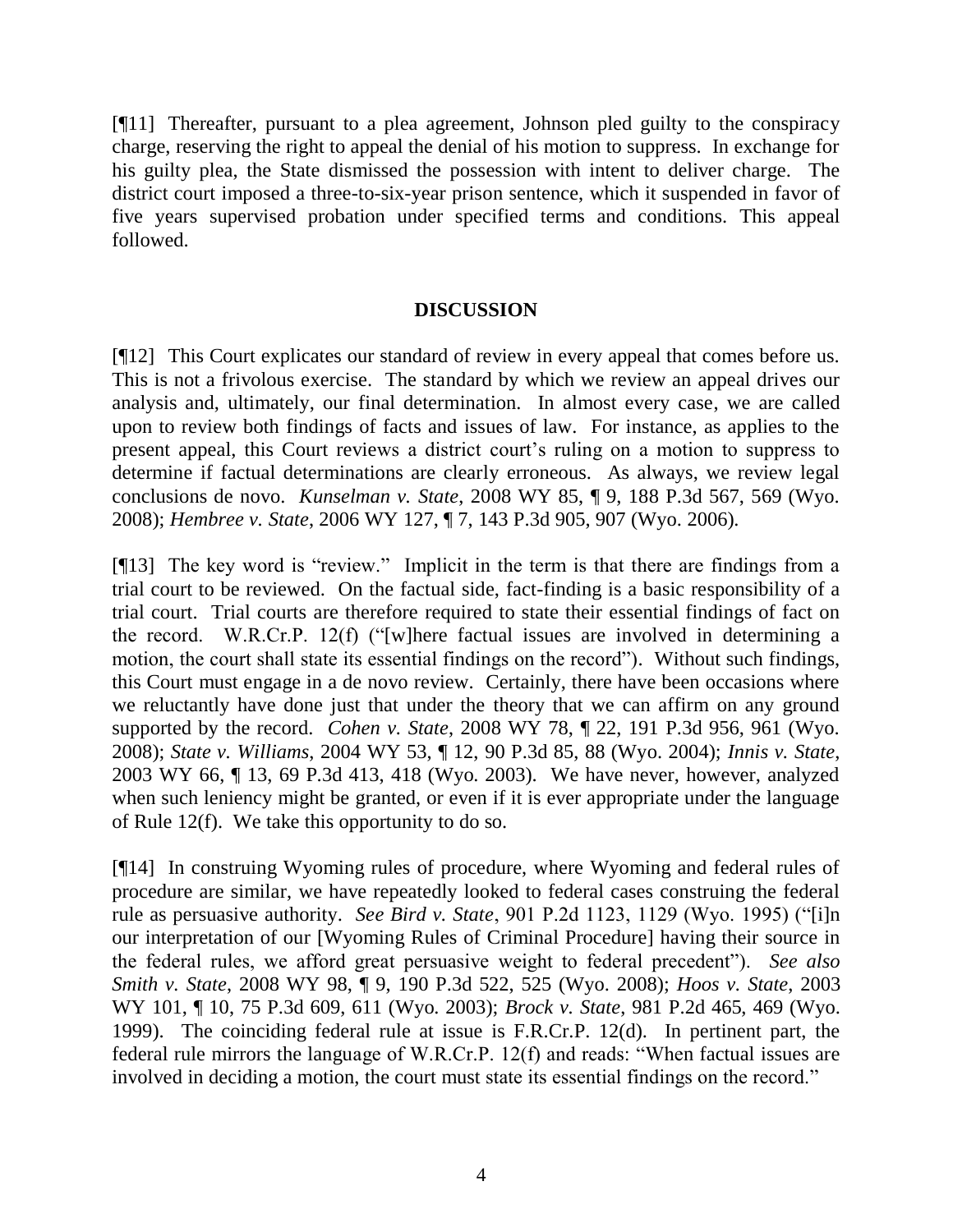[¶15] There are at least two federal circuits – the Sixth and the Ninth – that have followed the plain language of Rule 12(d). Since the rule mandates findings of essential facts, these circuits summarily remand cases for supplemental findings when a trial court fails to make such findings on the record. Both circuits consider it especially important that findings of fact are made on the record in suppression hearings:

> "Suppression hearings are often as important as the trial itself*." Waller v. Georgia*, 467 U.S. 39, 46, 104 S. Ct. 2210, 81 L. Ed. 2d 31 (1984) (citing concurring opinions in *Gannett Co. v. DePasquale*, 443 U.S. 368, 397, 99 S. Ct. 2898, 61 L. Ed. 2d 608 (1979). "The government's case may turn upon the confession or other evidence that the defendant seeks to suppress, and the trial court's ruling on such evidence may determine the outcome of the case." *Gannett*, 443 U.S. at 397 n.1, 99 S. Ct. at 2914 n.1 (Powell, J., concurring). "In many cases, the suppression hearing [is] the *only* trial, because the defendants thereafter plead[] guilty pursuant to a plea bargain." *Waller*, 467 U.S. at 47, 104 S. Ct. at 2216 (emphasis in original).

*United States v. Prieto-Villa*, 910 F.2d 601, 609-10 (9th Cir. 1990). The Sixth Circuit has followed the Ninth Circuit's lead: "as noted by the Ninth Circuit Court of Appeals in *Prieto-Villa*, a suppression motion is of utmost importance. Likewise, we conclude that compliance with Rule 12(e) [renumbered 12(d)] is a mandatory obligation." *United States v. Moore*, 936 F.2d 287, 289 (6th Cir. 1991).

[¶16] At least one federal circuit takes the opposite approach and allows complete noncompliance with Rule 12(d). The Fifth Circuit will independently review the record to determine whether any reasonable view of the evidence supports the trial court's decision even in the absence of factual findings or indication of the legal theory underlying the trial court"s decision. *See United States v. Schinnell*, 80 F.3d 1064, 1067 (5th Cir. 1996).

[¶17] Most other circuits are somewhere in between. A summary of the majority application of Rule 12(d) is found in Moore"s Federal Practice and Procedure:

## **Appellate Review of Motions to Suppress**

\* \* \* \*

**[4] Appellate Court Must Accept District Court's Factual Findings Unless Clearly Erroneous**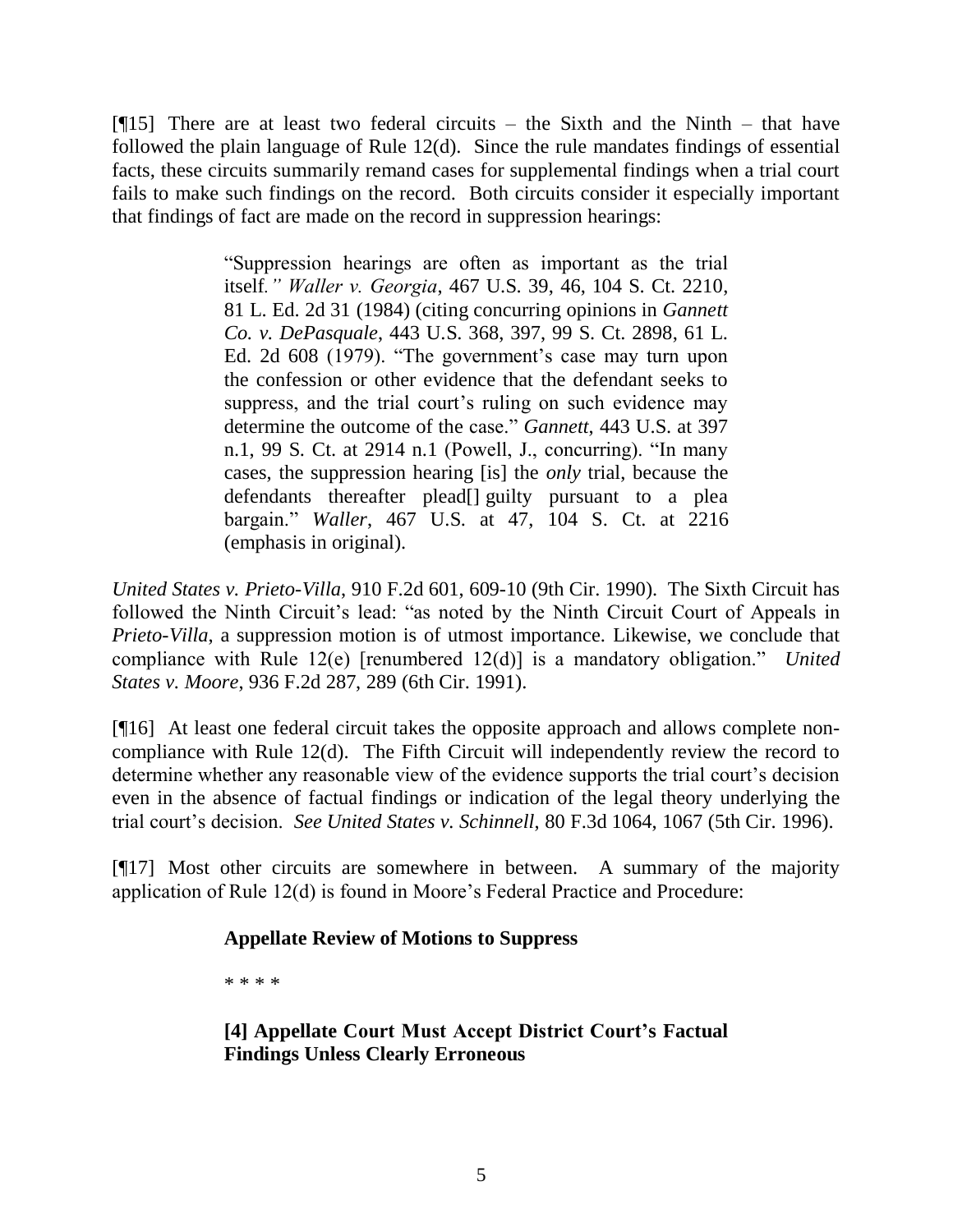In reviewing a ruling on a motion to suppress, an appellate court must accept the district court"s factual findings unless they are clearly erroneous or influenced by an incorrect view of the law. It is inappropriate, therefore, for an appellate court to attempt to resolve disputed factual questions or to search the record for support for the prevailing party. The proper procedure is to remand with directions that the district court make express findings.

27 James Wm. Moore et al., *Moore's Federal Practice & Procedure* § 641.195[4] (3d ed. 2006).

[¶18] This approach is further detailed in *United States v. Williams*, 951 F.2d 1287 (D.C. Cir. 1991):

> When a district court's ruling on a pretrial motion involves factual issues, Rule 12(e) [renumbered as 12(d)] of the Federal Rules of Criminal Procedure commands the court to "state its essential findings on the record." The rule serves several functions. Findings on the record inform the parties and other interested persons of the grounds of the ruling, add discipline to the process of judicial decision-making and enable appellate courts properly to perform their reviewing function. If the district court not only fails to make "essential findings on the record," but also expresses nothing in the way of legal reasoning, if it simply announces a result, it may frustrate these objectives. We say "may" because there are cases in which the facts are so certain, and the legal consequences so apparent, that little guesswork is needed to determine the grounds for the ruling.

*Id.* at 1288. In *Williams*, multiple factual and legal issues were presented by a motion to suppress. The facts were not certain and the legal consequences were not obvious. The district court made no findings but rather simply denied the motion. The summary denial presented the *Williams* Court with two problems in its attempt at appellate review: "We do not know which facts the district court considered "essential" to its ruling and we do not know what principle of Fourth Amendment law the court believed supported its ruling." *Id*. at 1289.

[¶19] Before remanding for further findings, the *Williams* Court reviewed the law regarding affirmation upon any grounds supported by the record: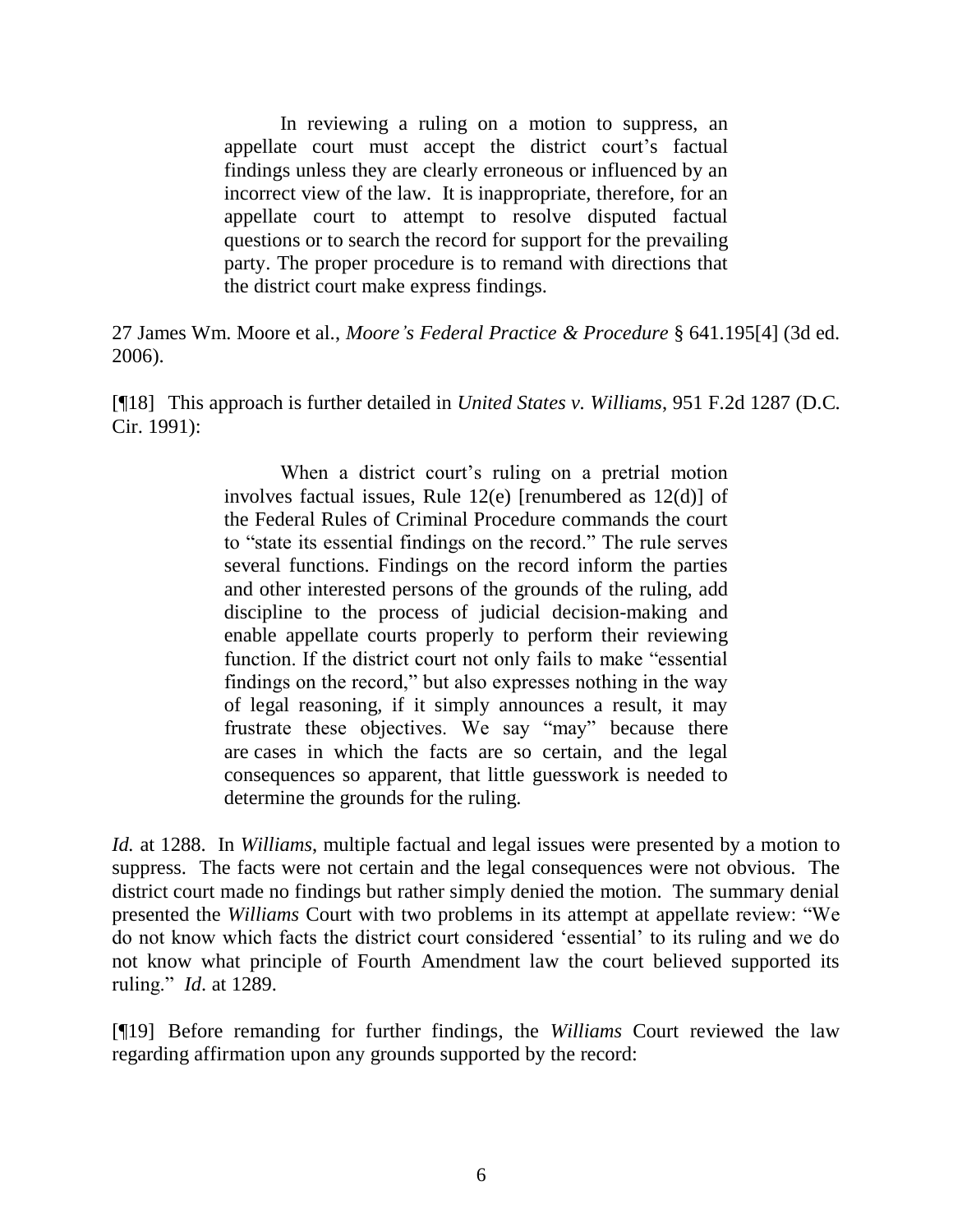Our only hesitation in remanding stems from *United States v. Caballero*, 936 F.2d 1292 (D.C. Cir.), *cert. denied,* 502 U.S. 1061, 112 S. Ct. 943, 117 L.Ed.2d 113 (1991), and several earlier decisions, which indicate that we will sustain a district court's denial of a motion to suppress, despite the court"s failure to comply with Rule 12(e) [renumbered as 12(d)], "if there is any reasonable view of the evidence that will support it." *Scarbeck v. United States*, 317 F.2d 546, 562 (D.C. Cir.), *cert. denied*, 374 U.S. 856, 83 S. Ct. 1897, 10 L.Ed.2d 1077 (1963), cited in *Caballero*, 936 F.2d at 1296. The stated rationale is that Rule  $12(e)$  [renumbered as  $12(d)$ ] confers on the litigants a personal "right" to have factual findings made, and that "failure to object" to a lack of findings "results in waiver." *Caballero*, 936 F.2d at 1296. This has the effect of denying defendants (and the government if it should appeal the granting of a suppression motion) a windfall when the trial court omits a finding apparent on the face of the record, *see, e.g., United States v. Williams*, 822 F.2d 1174, 1177 & n.39, 1179 & n.61 (D.C. Cir. 1987), or when, under any possible view of the record, the district court could have reached but one result. *See, e.g., United States v. Lindsay*, 506 F.2d 166, 170-74 (D.C. Cir. 1974).

One might wonder why, when there has been such a "waiver," it should follow that we will uphold the district court's decision if "any reasonable view of the evidence" supports it, *Scarbeck*, 317 F.2d at 562. The idea, at least as *Caballero* expresses it, is that the district court, in reaching its legal conclusion, presumably made whatever factual findings were needed to support the conclusion. Denying a remand because of "waiver," then, means we review facts we infer were actually, albeit silently, found. Our practice of using the "any-reasonable-view-of-the-evidence" standard means that we review those implicit findings under what may be, for all practical purposes, the equivalent of the "clearly erroneous" test we apply to "essential findings" explicitly made in compliance with Rule 12(e) [renumbered 12(d)]. *Caballero* and its antecedents thus rest on two assumptions. One, that the district court asked the right legal questions in making its ruling; two, that it actually weighed the evidence bearing on the facts needed to answer them. When, in a particular case, there is reason to doubt the validity of either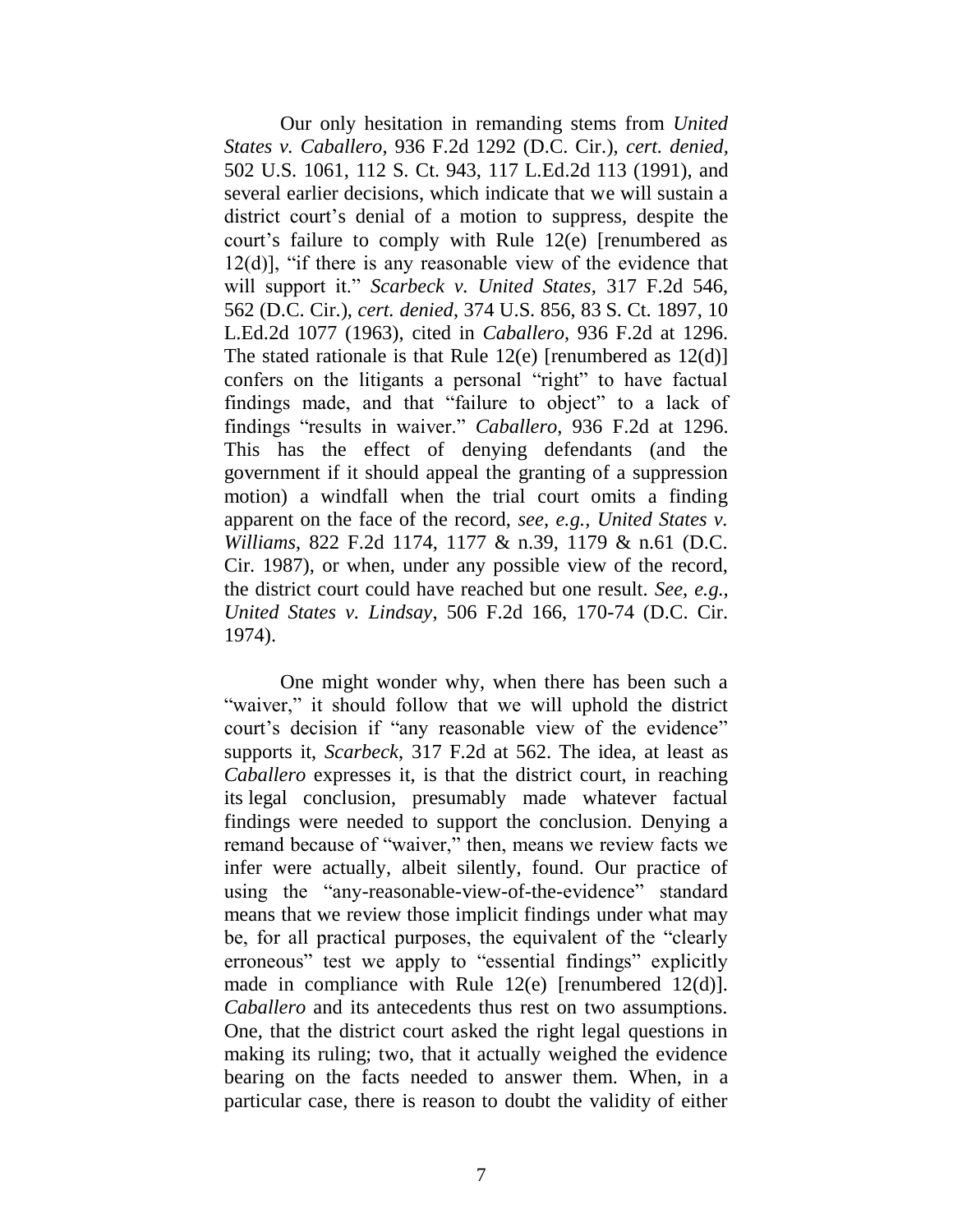or both those assumptions, the court may dispense with what *Caballero* seemingly requires, and remand the case to the district court. *See United States v. Jordan*, 951 F.2d 1278 (D.C. Cir. 1991); *see also United States v. Prieto-Villa*, 910 F.2d 601, 606-10 (9th Cir. 1990); *United States v. Castrillon*, 716 F.2d 1279, 1282-83 (9th Cir. 1983).

If we knew the district court's legal reasoning in this case, we might have little difficulty in ascertaining the pertinent but unstated findings underlying it, as did the *Caballero* court. If we knew what facts the district court considered "essential" to its ruling (Rule 12(e)) [renumbered as 12(d)], we might be able to piece together the unstated legal grounds for its decision. But we have neither essential findings nor legal reasoning. As Chief Justice Hughes wrote, "it is always desirable that an appellate court should be adequately advised of the basis of the determination of the court below . . . ." *Public Service Comm'n v. Wisconsin Tel. Co*., 289 U.S. 67, 69-70, 53 S. Ct. 514, 515, 77 L. Ed. 1036, (1933). Here the "desirable" is the necessary.

*Id*. at 1290-91.

[¶20] This approach has been followed by the Tenth Circuit Court of Appeals. In supporting its remand for further findings in *United States v. Ramstad*, 219 F.3d 1263 (10th Cir. 2000), the court stated:

> We note that where the district court makes no express factual findings, we normally uphold the district court's ruling if any reasonable view of the evidence supports it. *United States v. Broomfield*, 201 F.3d 1270, 1273 (10th Cir. 2000). Here, however, the district court summarily denied Defendant's motion to suppress, providing no findings of fact and failing to explain the basis for its decision.

*Id*. at 1265 n.2.

[¶21] We decline to follow either of the extreme federal constructions. Certainly W.R.Cr.P. 12(f) should not be completely ignored. Neither should it be strictly applied according to its plain language, requiring automatic remand if Rule 12(f) findings are not made. This would amount to a waste of judicial resources. Instead, we generally agree with the majority federal construction that the reasonable understanding of the rule should follow its purpose. Rule 12(f) is meant to create a record that allows for proper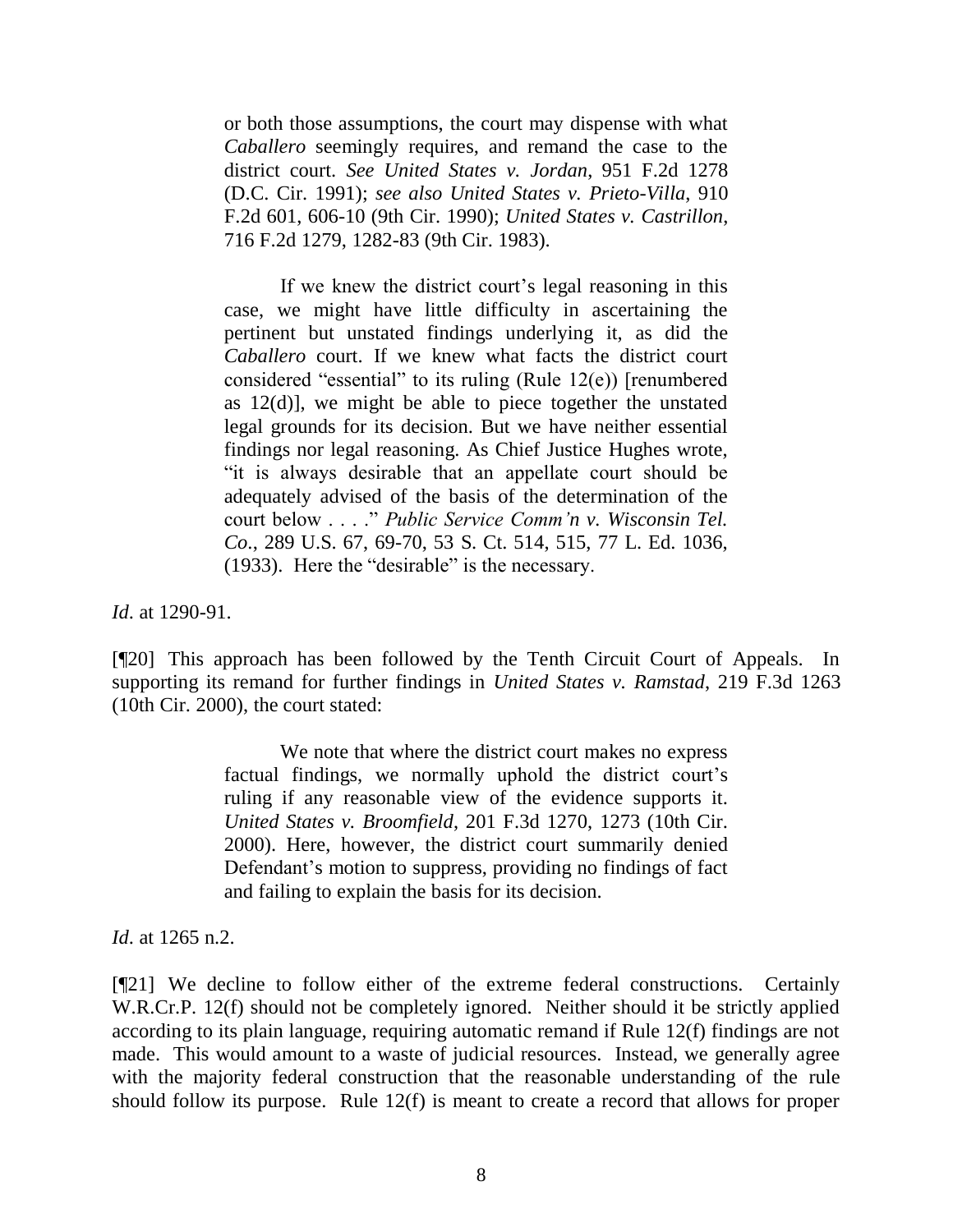appellate review. If appropriate appellate review is possible, then, although we are loath to do so, we will proceed with our review even in the face of a violation of Rule 12(f).

 $[922]$  In accepting the majority construction of F.R.Cr.P. 12(d) in principle, we are by no means condoning any failure to comply with the mandate of W.R.Cr.P. 12(f). Failure to comply with Rule 12(f) puts this Court in the unenviable position of making findings of fact de novo. Our decisions then must be based on written words in a cold record without the benefit of seeing and hearing any live witnesses testify or assessing their credibility and weight of the testimony. This is not a task in which an appellate court should engage. It is a vital function of trial courts to make findings of fact based on evidence it believes credible.

[¶23] Because fact finding is an essential function of trial courts, the limit we cautiously accept to the application of Rule  $12(f)$  is very narrow. The absence of Rule  $12(f)$  findings will be overlooked only when the circumstances of the record make just one conclusion possible, or leave no doubt as to the trial court"s assessment of credibility.

[¶24] In the instant case, the record on appeal does not allow for application of this narrow exception. The issue is whether Johnson"s consent for law enforcement officers to search his premises was voluntary. "The existence and voluntariness of a consent to search is a question of fact to be decided by the trial judge in the light of all attendant circumstances." *Stamper v. State*, 662 P.2d 82, 87 (Wyo. 1983) (quoting *Parkhurst v. State*, 628 P.2d 1369, 1378 (Wyo. 1981)). *See also Amin v. State*, 695 P.2d 1021, 1024- 25 (Wyo. 1985); *Nixon v. State*, 2001 WY 15, ¶ 16, 18 P.3d 631, 636 (Wyo. 2001). Thus, the case before this Court is a fact-driven case where the legal principles at issue turn almost solely on the district court"s interpretation of the facts.

[¶25] The district court was presented with conflicting evidence regarding the circumstances surrounding Johnson"s consent. Despite the contradictory stories surrounding those circumstances the district court did not make any credibility determinations or expressly resolve any factual disputes. The district court was presented also with legal argument under both the Fourth Amendment to the United States Constitution and Article 1, § 4 of the Wyoming Constitution, yet the district court likewise failed to announce the legal principles on which it was relying. Given the dual lack of findings, this Court lacks any basis for review. Remand is thus required.

[¶26] Upon remand, the district court must make specific findings of fact. The district court must then determine based on the totality of those facts whether, in light of the mandates of both the Fourth Amendment to the United States Constitution and Article 1, § 4 of the Wyoming Constitution, Johnson"s consent to the officers" entry into the mobile home was voluntary. The district court should consider all relevant factors bearing on the question of voluntariness, including, but not limited to, the officers' demeanor; Johnson's mental capacity; the detective's statements about the search warrant and associated